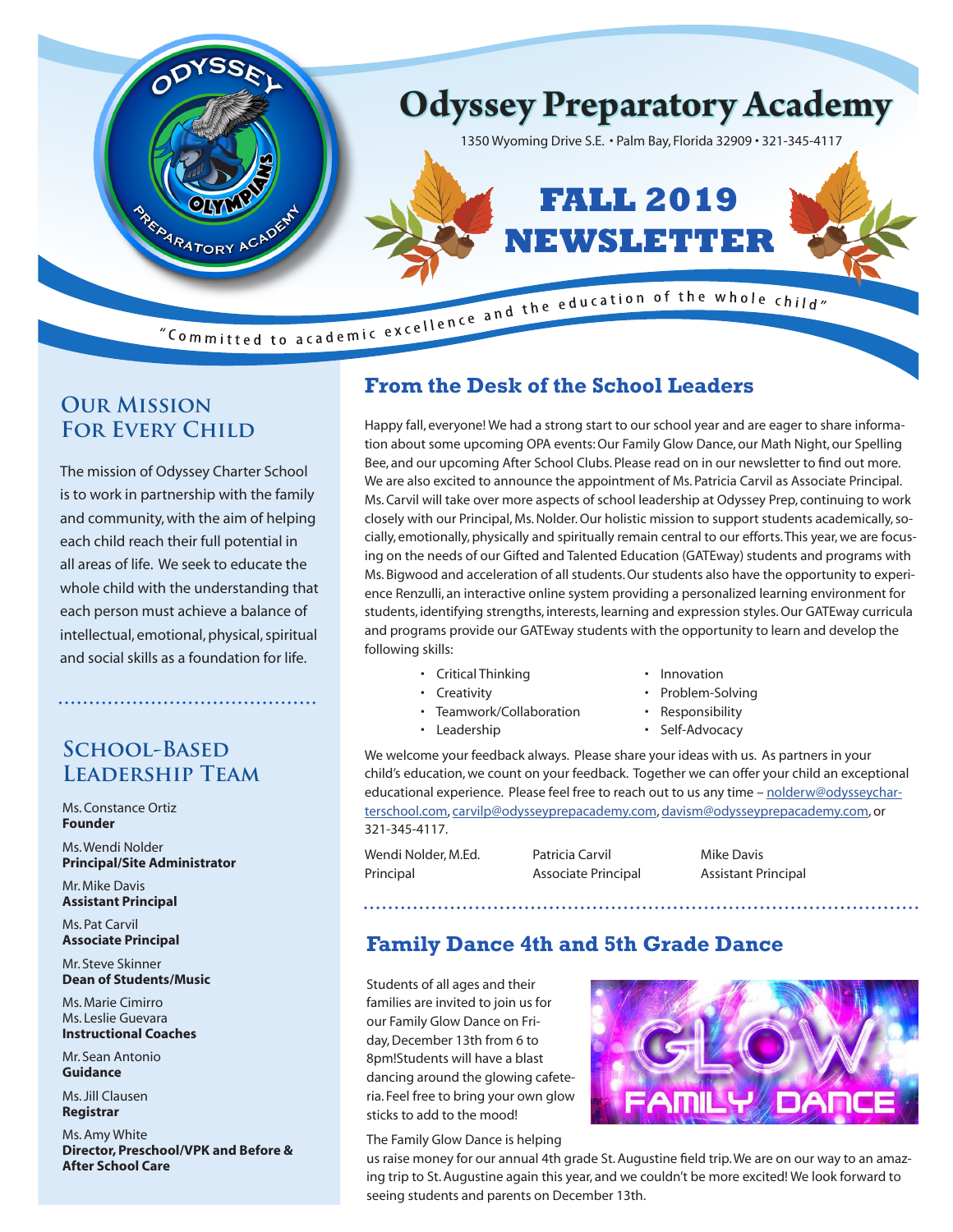

#### **NOVEMBER**

| 11/25           | Interims Issued             |
|-----------------|-----------------------------|
| $11/27 - 11/29$ | <b>Thanksgiving Holiday</b> |

#### **DECEMBER**

| 12/6          | <b>Early Release Day</b>          |
|---------------|-----------------------------------|
| 12/13         | <b>Early Release Day</b>          |
| 12/18-12/20   | <b>EXAMS Early Dismissal Days</b> |
| 12/20         | <b>Dress for Success Day</b>      |
| $12/23 - 1/7$ | <b>Holiday/Winter Break</b>       |



We are excited to announce that we will have two sessions of enrichment opportunities for students in grades K-6 beginning in January. Please be on the look-out for flyers that will be coming home with your child in December.

### **CUBES Strategy**

Use the CUBES strategies to help us figure out what exactly to do in tricky word problems. Please encourage your student to use this strategy on their homework:



## **Online Instructional Support**

Elementary students will have access to iReady, myOn, Reflex Math and Study Island/ Discovery Science online programs to support instruction in the Florida State Standards. iReady provides individualized online instruction that targets each student's individual needs in reading and math.

• Students are encouraged to utilize iReady for 45 minutes per week on both reading and math to progress toward their expected annual growth.

• Students are encouraged to use myOn daily to help with reading fluency and comprehension (don't forget to answer the quiz questions at the end of the book). Reflex Math is an online program that provides students with practice with math fluency in addition, subtraction, multiplication, and division.

• Study Island (5th grade) and Discovery Science (all grades) provide practice for students in science concepts and supports science instruction taking place in the classroom.

If you need support with any of the programs, contact your child's teachers or our instructional coaches, Ms. Cimirro, cimirrom@odysseyprepacademy.com; or Mrs. Guevara, guevaral@odysseyprepacademy.com

# **Math Night**

On January 28th we will have our Annual Title I Math Night. Come out and enjoy some wonderful math games and take home some activities and strategies, like the one below, to use when supporting your child at home. We hope to see you there!

# **Spelling Bee**

Make sure your child studies their spelling bee word list over the winter break. Each child in grades 4th – 6th will be able to participate in their class spelling bee on January 14th. The School spelling bee for our classroom winners will be on January 17th. Practice, Practice, Practice! Good luck Olympians!



### **FOCUS**

If you have not received your FOCUS log in (new students/ parents) please email Mr. Davis at davism@odysseyprepacademy.com. There is a new FOCUS app. You can download it to your smartphone and get easy access to grades and communication with your child's teachers.

## **Tardy Policy**

Elementary students are expected to be in their seats and ready to learn by 8:00 AM. If you arrive at 8:00 or later, parents must park and walk their child into the office, sign them in, and have a tardy slip issued for admittance to class. Parents, please do not park in the fire lane – this is a safety concern. We thank you for making the effort to have your students to class on time each and every day.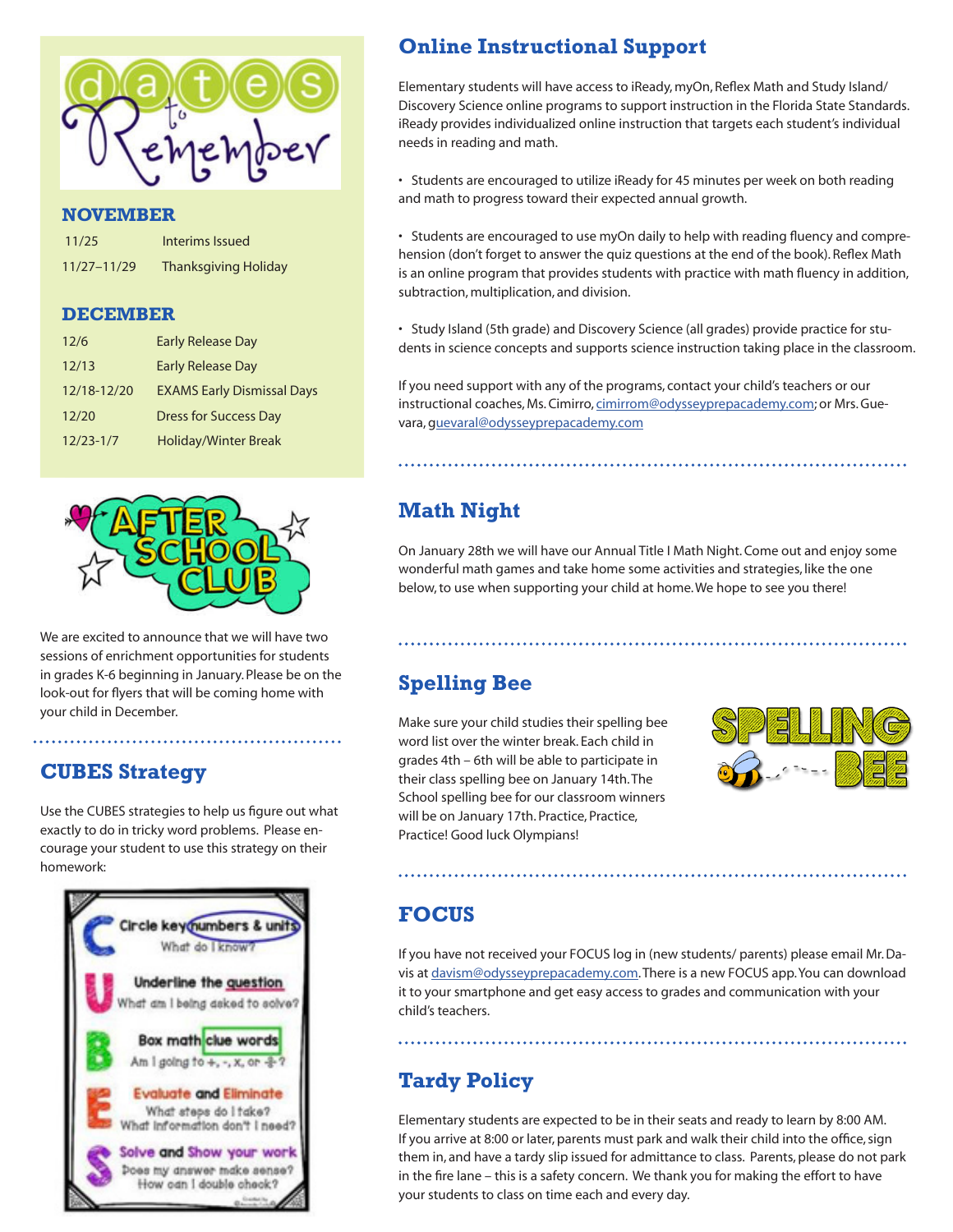## **Early Check-out for Students**

Parents,we are asking that if you need to check out your elementary student early, that you do so by 2:00 PM on a regular dismissal day and by 12:45 PM on an early release day. It can become a safety concern when students are checked out too close to the dismissal time. Please remember that we do not take dismissal changes over the phone. All changes made to your child's normal means of transportation home are required in writing.We would also like to encourage you to make appointments for your child outside of our school hours in order to maximize your child's learning time and minimize classroom disruptions for all students. We thank you for your partnership!

### **Parents as Partners**



Parents as Partners (PasP) is a collaborative effort between parents, teachers, and administrators. The committee develops

ideas and plans programs to support student success. We have four committees being run by our Parents as Partners this year. They are:

- 5K Committee
- **Teacher Appreciation**
- Fundraising Committee

\*\*Next meeting will be December 13th from 5:30 to 6:00

#### **Read Aloud Program Updates – for Volunteer Hours**

The Read Aloud program is a wonderful way for parents to fulfill their volunteer hours while supporting their students academically, socially, and emotionally. In 1983, the U.S. Department of Education report "Becoming a Nation of Readers" found that, "the single most important activity for building the knowledge required for eventual success in reading is reading aloud to children."

To participate in the Read Aloud program, parents should spend at least 15 minutes reading aloud literature to their child that is about two grades above their independent reading level. For more information about the importance of reading aloud to your child, please visit Jim Trelease's web site at: http://www.trelease-on-reading.com/ or you can visit our website at http://odysseyprepacademy.com/readaloud.html.

Parents are invited to check out books from our Media Center for their Read Alouds. Please feel free to contact Kim Cappelen at cappelenk@odysseyprepacademy.com if you have any questions or concerns.

### **The Mental Health and Wellbeing**

One of the main goals of our school is to ensure the safety and wellbeing of our students at all times. As such, we wanted to make you aware of a few safety policies that



are in place in all Brevard County schools.

If a student reports or is suspected of being abused or neglected, all school personnel are required by law to report those suspicions to the Department of Children and Families. This requirement is in place to ensure the physical health and wellbeing of every one of our students. It is not the schools place to investigate, just to report. An investigation, if the report is accepted, will be conducted by the Department of Children and Families.

If a student reports or is suspected of possible suicide or harm to self, the school is required to complete a Suicide Risk Inquiry, or SRI. It is imperative to safeguard our students who are in crisis or possibly at risk for suicide. As a school, we will take immediate action and use screening tools to determine if your student is at risk. After a determination is made by a Certified School Counselor or School Social Worker, the parents will be immediately notified with further instruction and information to ensure the student gets the help they need.

### **Counseling Connection**

In social groups for the first quarter of school (2019) and currently, we are focusing on conflict resolution, respect, kindness and fear (Face Everything And Rise) to help students have a better understanding on how to resolve problems with their peers, show others respect and kindness by having common courtesy and being mindful of each other, as well as learning how to not be afraid of failure for it can influence us to face everything and rise with determination, which can build confidence within them to be successful.

#### **At Home**

Positive Reinforcement: Remind your children about how to solve problems (conflict resolution). Reinforce their behaviors when they are respectful and kind to others (common courtesy). Pay them a compliment when they do well in any area of life. Working with children on how to cope with failure and rise above it will build confidence, strong self-esteem and shape them in a positive aspect (Fear= Face Everything and Rise), which will be necessary for them to attain in the future in this changing world.

### **Important Weblinks**

The Elementary and Secondary Education Act (ESEA) requires for schools to provide parents with an annual school status report at the beginning of each school year. The Odyssey Prep Academy 2018-2019 Report Card can be accessed here: https://edudata.fldoe.org/ReportCards/Schools. html?school=6541&district=05. The Odyssey Parent/Student Handbook, School Improvement Plan, and Parent and Family Engagement Plan can be found on the school's website at http://www.odysseyprepacademy.com/reports.html. If you need assistance or questions about the reports please contact the school to set-up an appointment to meet with administration.